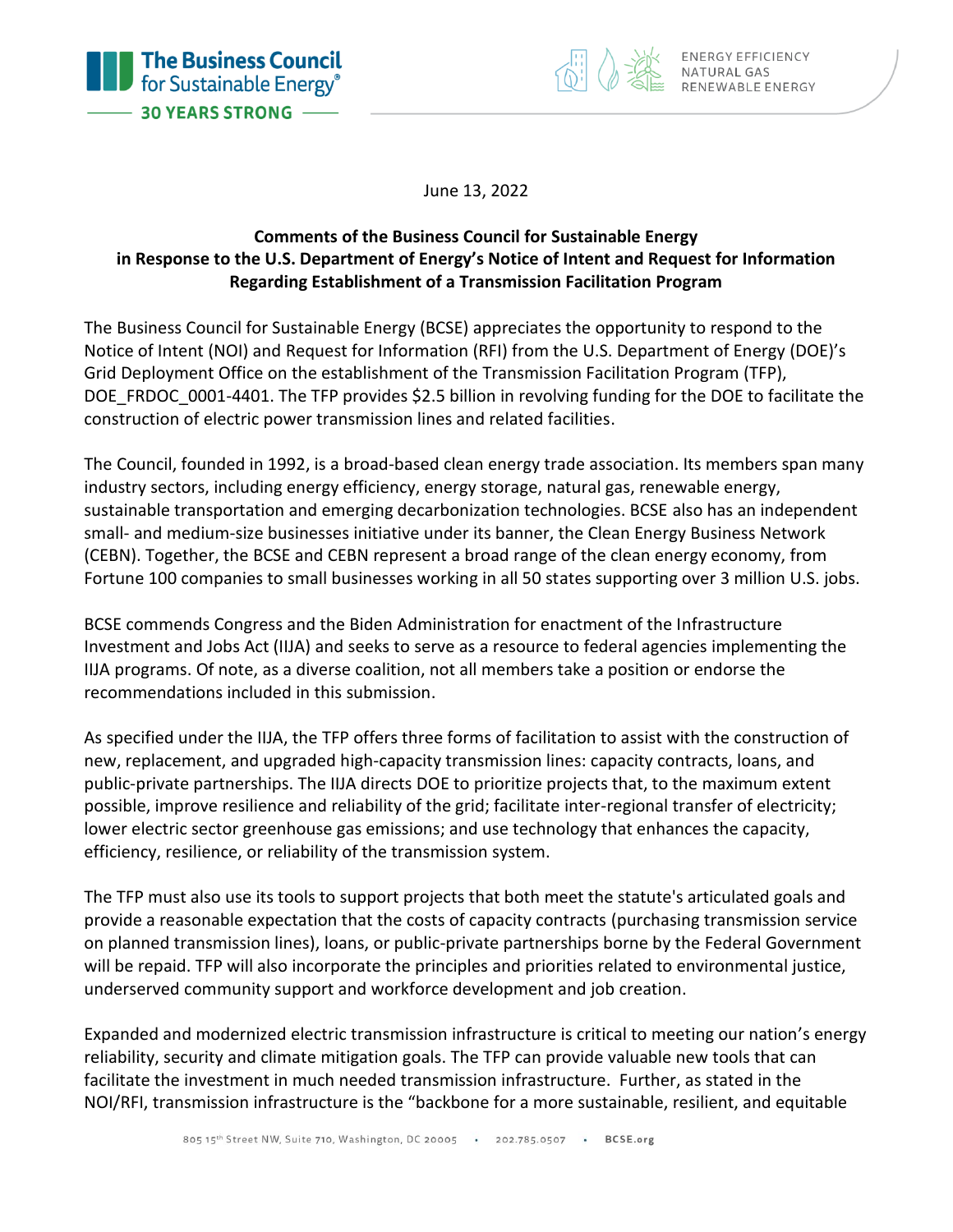*Business Council for Sustainable Energy,* Submission to RFI# DOE\_FRDOC\_0001-4401 *Page 2*

economy" which "enhance[es] U.S. competitiveness in the world."<sup>1</sup> At present, over 1.4 gigawatts of generation are awaiting interconnection – many of which cannot interconnect because of a constrained transmission system.

#### **Responses to Questions Related to the Establishment of the TFP**

#### *TFP Should Adopt Broad Project Eligibility and Focus on Projects that Demonstrate Need and Readiness*

There are a range of beneficial project investments that can be supported under the TFP to assist with the construction of new, replacement, and upgraded high-capacity transmission lines. BCSE members support the DOE's proposed approach to take a broad view of eligible projects, including projects that implement advanced grid technologies.

Further, DOE is proposing to focus on projects that both demonstrate a need for TFP tools and that can demonstrate a realistic prospect of being constructed and going into commercial operation if DOE approves TFP assistance. DOE expects that projects further along in the development process, with consultation with relevant state, local and regional bodies as well as community stakeholders, will be more effectively assisted by the tools available under the TFP. BCSE agrees with this view and supports the proposed approach by the Department.

#### *Phase 1 of TFP Should Focus on Capacity Contract Tool*

The RFI requests feedback on whether the TFP should adopt a phased approach to implementing its authorized facilitation mechanisms: capacity contracts, loans, and public-private partnerships. DOE is proposing that it focus the first phase to TFP implementation to allow for project applications to be filed in 2022 and to focus only on capacity contracts. BCSE supports this approach. However, rather than a requirement for 2027 completion, BCSE recommends that DOE instead award funds in this round to projects that anticipate commencing construction by December 31, 2025. Delays in completion can and do occur due to issues with supply chains, state and local permits, and worker availability; the start date for construction is likely to be more precise than the exact completion date.

BCSE also recommends that the first two solicitations (2022 for capacity contracts, and 2023 for capacity contracts, loans, and public-private partnerships) be conducted with fixed application dates to allow for selection of the highest-impact projects. Beyond 2023, a rolling application process is recommended, as different projects will have different anticipated dates for funds to be returned to DOE.

<sup>1</sup> RFI/NOI, 87 FR 29142.